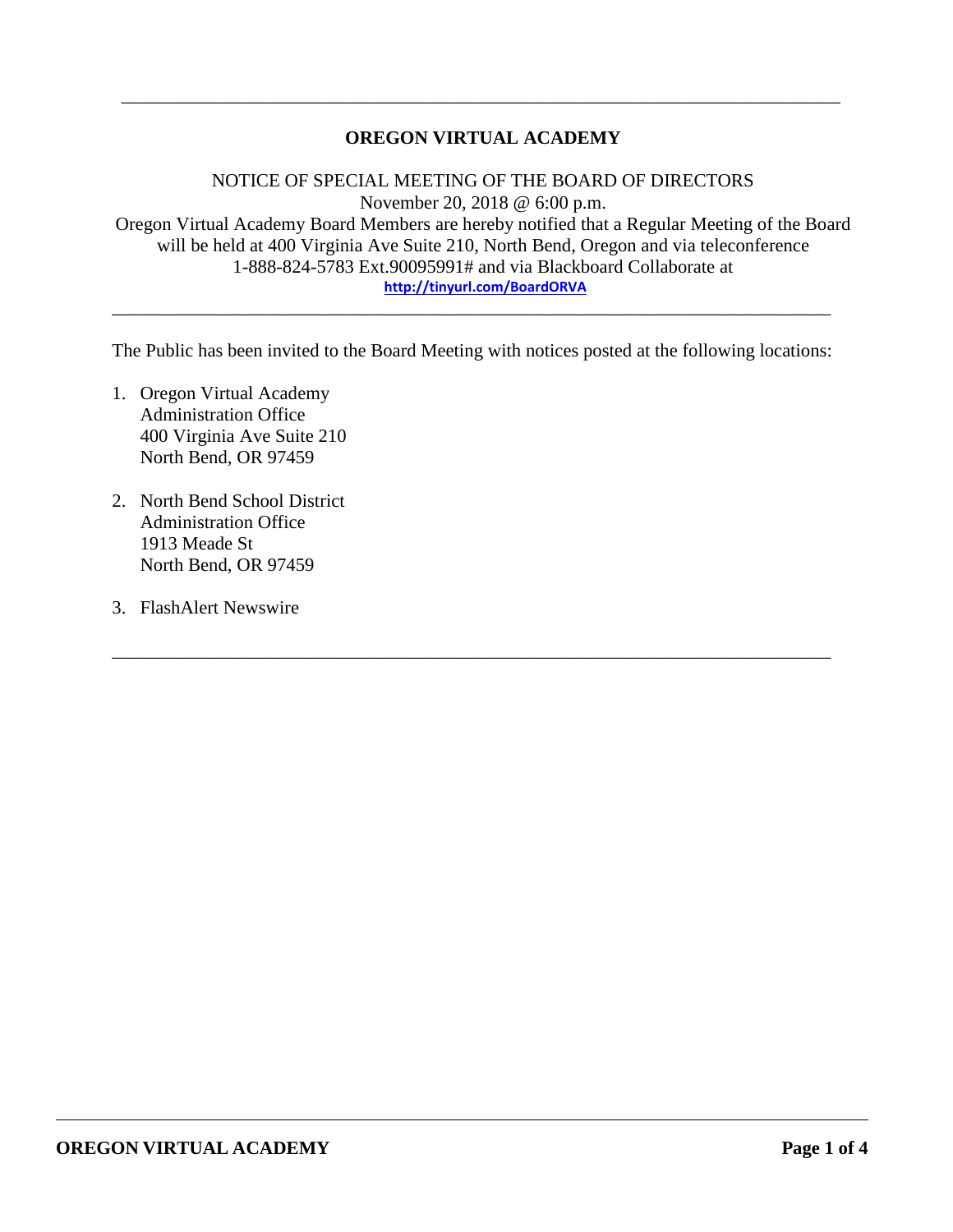### **AGENDA SPECIAL MEETING AGENDA**

#### **BOARD OF DIRECTORS OREGON VIRTUAL ACADEMY**

**Tuesday, November 20th , 2018 6:00 p.m.** ORVA Office 400 Virginia Ave Suite 210 North Bend, OR 97459

# **INSTRUCTIONS FOR PRESENTATIONS TO THE BOARD BY PARENTS AND CITIZENS**

The Oregon Virtual Academy welcomes your participation at the School's Board meetings. The purpose of a public meeting of the Board of Directors is to conduct the affairs of the School in public. We are pleased that you are in attendance and hope that you will visit these meetings often. Your participation assures us of continuing community interest in our School. To assist you in the ease of speaking/participating in our meetings, the following guidelines are provided.

- 1. Agendas are available to all audience members at the door to the meeting or by requesting the agenda from School Officials (541-751-8060).
- 2. The "Public Comment" portion is set aside for members of the audience to raise issues that are not specifically on the agenda. These presentations are limited to three (3) minutes and total time allotted to non-agenda items will not exceed fifteen (15) minutes. The Board may give direction to staff to respond to your concern or you may be offered the option of returning with a citizen-requested item.
- 3. When addressing the Board, speakers are requested to stand, to state their name and address, and to adhere to the time limits set forth.
- 4. Citizens may request that a topic related to school business be placed on a future agenda by submitting a written request at least seventy-two (72) hours in advance of any regular meeting. Once such an item is properly placed on the agenda, the Board can respond, interact, and act upon the item.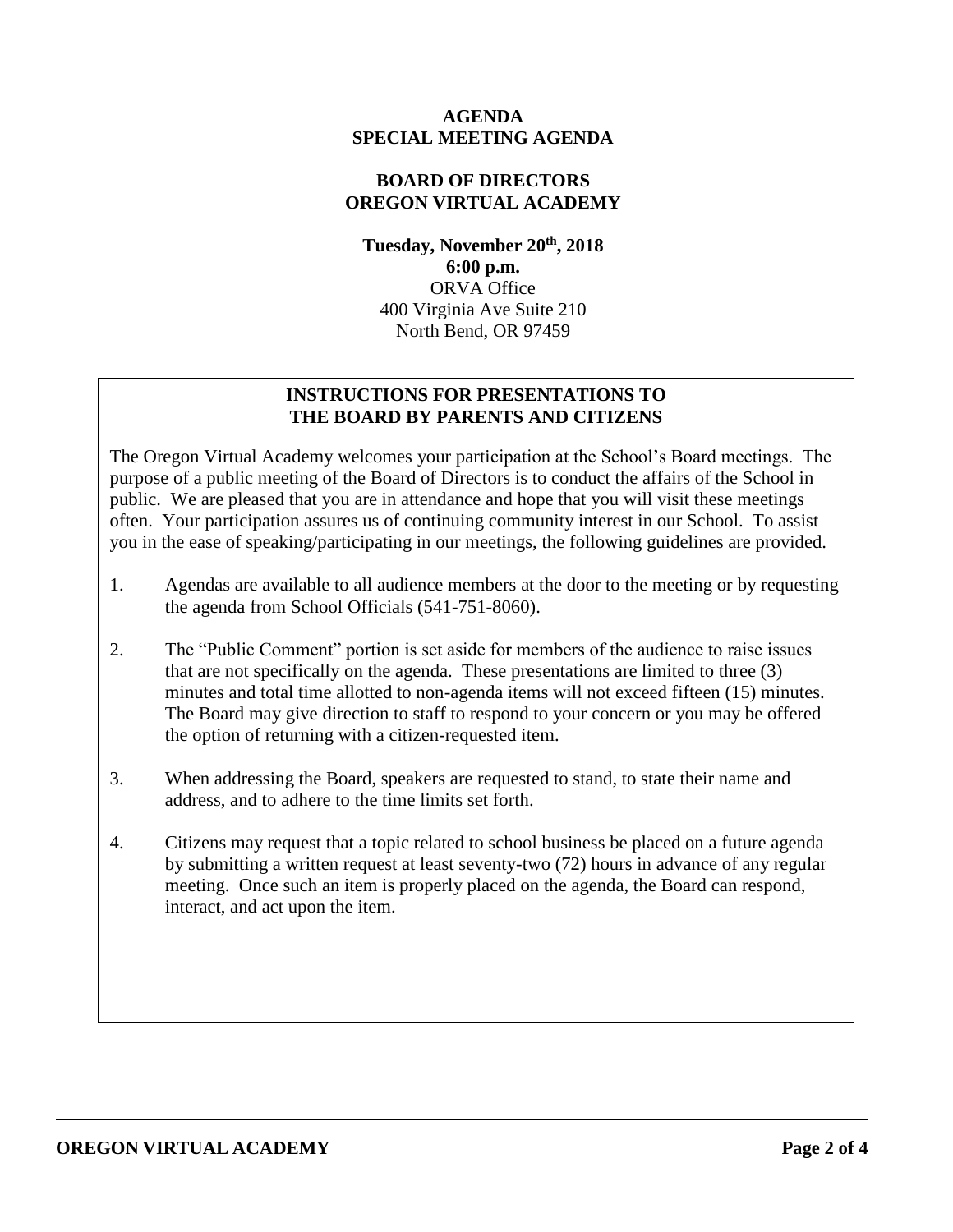### **I. PRELIMINARY**

**A.** CALL TO ORDER

Meeting was called to order by the Board Chair at \_\_\_ P.M.

#### **B.** Roll Call

| <b>Member</b>       | Title         | Term      | <b>Present</b> | <b>Absent</b> | <b>In</b> | Out |
|---------------------|---------------|-----------|----------------|---------------|-----------|-----|
| Mr. Paul Tannahill  | Member        | 2015-2018 |                |               |           |     |
| Mr. Michael Herndon | Member        | 2015-2018 |                |               |           |     |
| Ms. Terri Bennink   | Secretary     | 2016-2019 |                |               |           |     |
| Mr. Steven Isaacs   | Member        | 2016-2019 |                |               |           |     |
| Mr. Brian Bray      | Chairman      | 2016-2019 |                |               |           |     |
| Mr. Barry Jahn      | Vice Chairman | 2017-2020 |                |               |           |     |
| Vacant              | Member        | 2017-2020 |                |               |           |     |

### **II. COMMUNICATIONS**

**A.** PUBLIC COMMENTS:

No individual comment shall be for more than three (3) minutes and the total time for this purpose shall not exceed fifteen (15) minutes. Board members may respond to comments however no action can be taken. The Board may give direction to staff following comment.

**B.** BOARD/STAFF DISCUSSION

# **III. CONSENT AGENDA ITEMS**

All matters listed under the consent agenda are considered by the Board to be routine and will be approved/enacted by the Board in one motion in the form listed below. Unless specifically requested by a Board member for further discussion or removed from the agenda, there will be no discussion of these items prior to the Board votes on them. The Head of School recommends approval of all consent agenda items.

**A.** ITEMS FOR APPROVAL